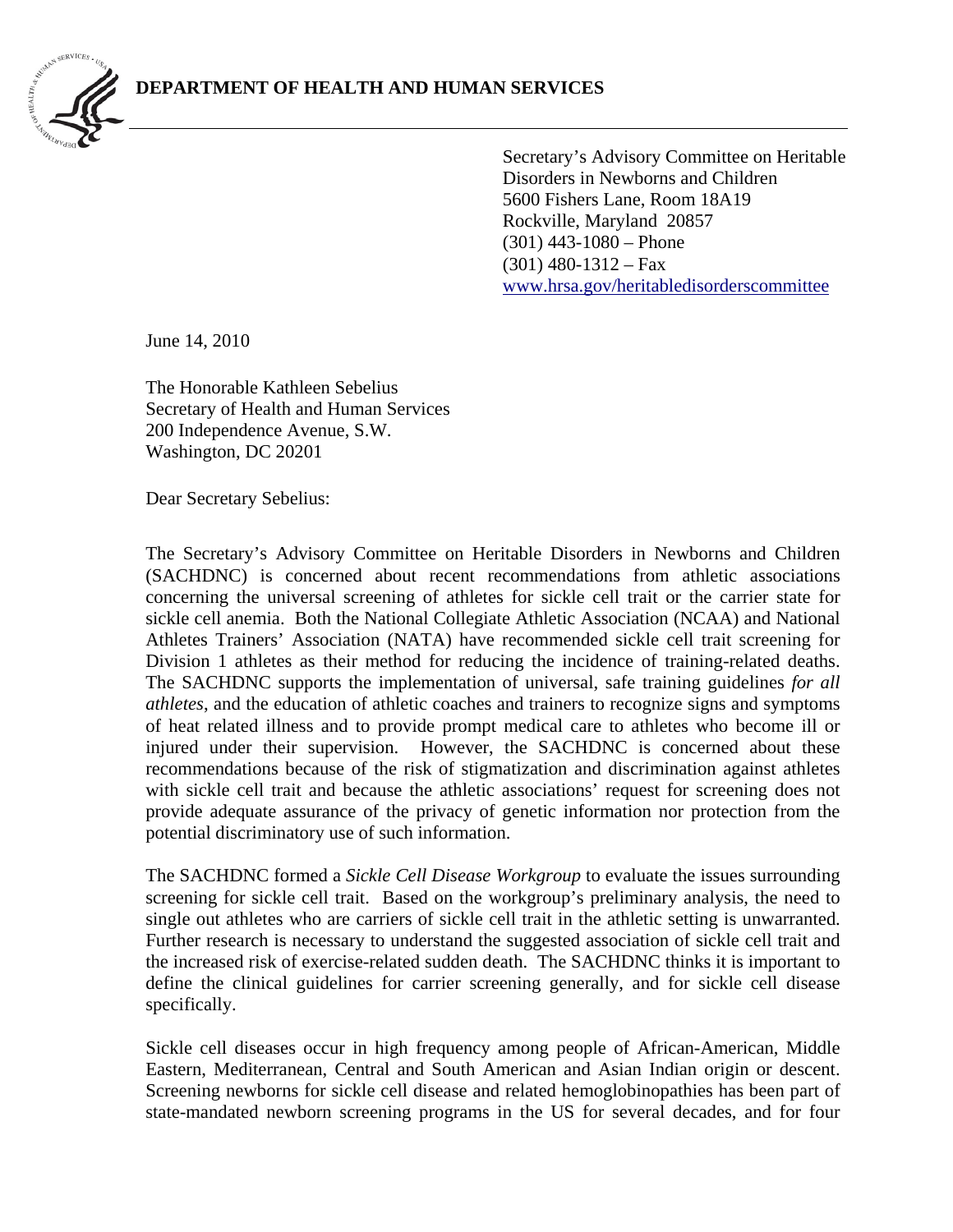years it has been universal. When properly conducted (e.g., by isoelectric focusing or high pressure liquid chromatography), testing for hemoglobinopathies also detects other hemoglobinopathies and the carrier states for these hemoglobinopathies. These results have lifelong validity and, as part of general health care, individuals should be knowledgeable about their genetic risk factors for various chronic conditions and genetic disorders. Indeed, a Healthy People 2020 objective indicates that as a Nation we should "increase the proportion of hemoglobinopathy carriers who know their own carrier status."

Sickle cell trait is associated with normal hematological values (depending on the testing performed) and normal life span. However, and although uncommon, persons with sickle cell trait may develop specific rare symptoms that may be related to sickle cell trait. Some recent reports suggest that screening for sickle cell trait outside of the newborn period may be important for individuals who are involved in high risk or strenuous activities, including sports activities, because persons with sickle cell trait may be more vulnerable to dehydration, heat stroke and muscle breakdown when subjected to strenuous exercise under unfavorable environmental conditions. Other reports indicate that deaths of healthy young athletes during conditioning are extremely atypical and are only associated with sickle cell trait in less than half of the reported cases. In addition, exercise-induced rhabdomyolysis occurs in persons without sickle cell trait. Studies of military recruits demonstrated that the incidence of exercise induced morbidity and mortality were reduced in all recruits by avoiding dehydration and adjusting the exercise intensity and rest intervals during training. In many exercise associated deaths, the deaths are attributed to sickle cell trait simply because of the presence of sickled cells in tissues at autopsy, even though the occurrence of post-mortem sickling in individuals with sickle cell trait is well documented and is expected with death from any cause.

The SACHDNC supports the implementation of universal, safe training guidelines *for all athletes*, and the education of athletic coaches and trainers to recognize signs and symptoms of heat related illness and to provide prompt medical care to athletes who become ill or injured under their supervision. The SACHDNC does not support the screening of athletes for sickle cell trait or any other genetic condition as a pre-requisite for participation in sports activities. The commonsense guidelines recommended by the Sickle Cell Disease Association of America (SCDAA) -- building up exercise intensity gradually, responding to athletes reporting symptoms of physical distress, and avoiding overheating and dehydration – if applied universally, would make athletic training safer for all and would obviate the need to identify individuals with sickle cell trait in the athletic setting. Therefore, the need to single out athletes who are carriers of sickle cell trait in the athletic setting is unwarranted. Further research is necessary to understand the suggested association of sickle cell trait and the increased risk of exercise-related sudden death.

Therefore, SACHDNC recommends that:

- All individuals should know their medical risk for various disorders, including their carrier status for various inherited genetic conditions such as sickle cell disease.
- Genetic testing or screening should not be a pre-requisite for participation in athletic endeavors.